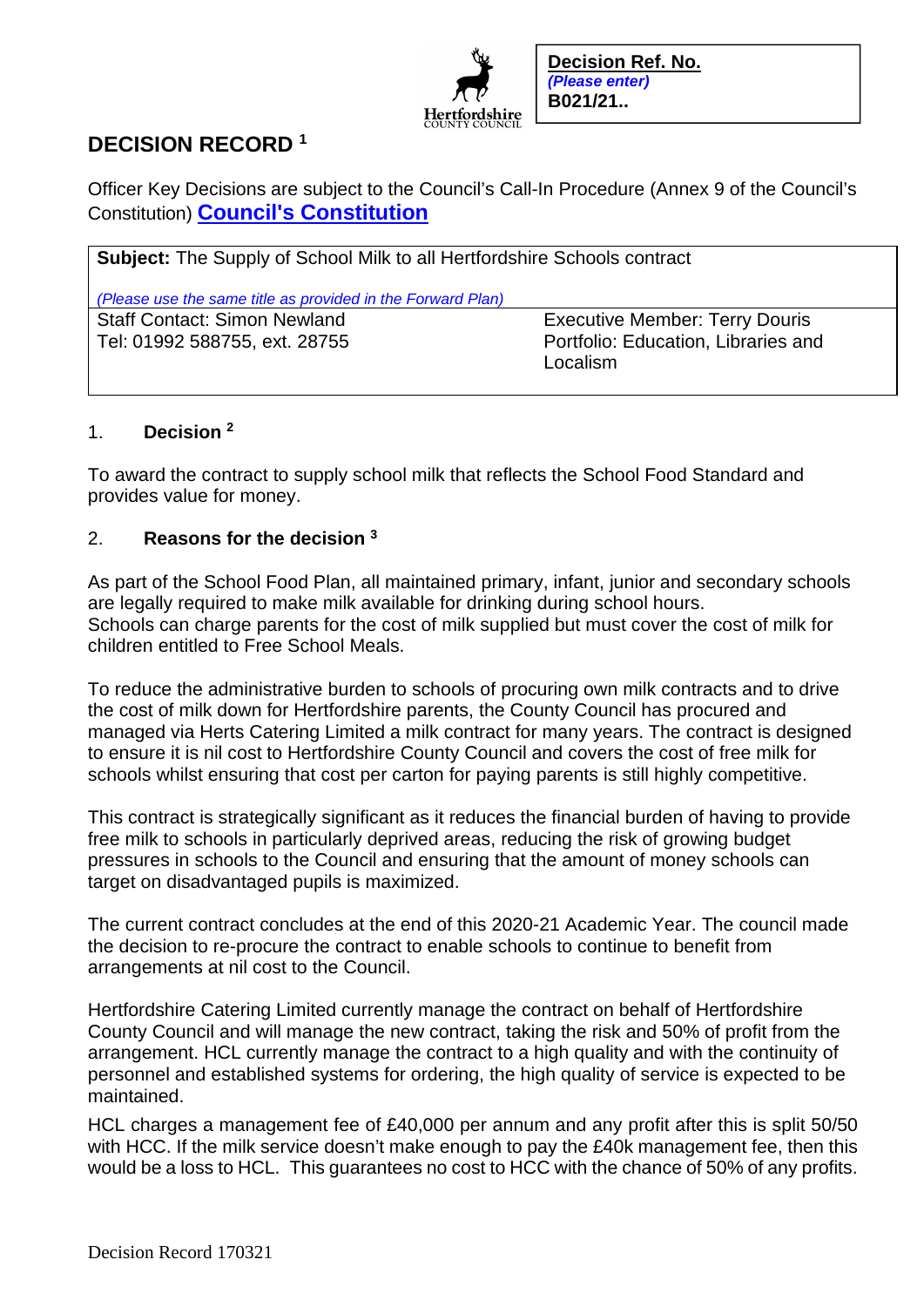No actions are needed to reduce or restrict demand as school milk brings significant health benefits to children.

The total cost of the contract is £800,000 per year with a total value including all extensions of £3,200,000.00 (4 years).

A procurement process has been undertaken. Two responses to the Supply and Delivery of School Milk Contract (Contract Ref: HCC2112684) were received. However, one of the bids failed at stage two so they could not proceed to the award stage. The bid from Dairy Link was evaluated and a moderation meeting held. This bid was evaluated at the moderation meeting. It was judged to have met all the criteria and therefore the contract was awarded to Dairy Link. Dairy Link are the existing contract holders.

## 3. **Alternative options considered and rejected <sup>4</sup>**

HCC did consider the option that schools are required to put their own arrangements in place. This was not judged desirable given the added cost pressures to schools in terms of meeting the costs of free milk and the admin it would bring. There was also likely to be a greater cost to parents.

#### 4. **Consultation**

- (a) Comments of Executive Member 5 6
- (b) Comments of other consultees <sup>7</sup>

#### 5. **Following consultation with, and the concurrence of the Executive Member, I am proceeding with the proposed decision.**

Signed: ……Simon Newland…………………………………………

Title: …Operations Director, Education …… Date: ……28/04/2021…………………….

## 6. Copies of agreed document to:

- All consultees
- All members of the County Council (Democratic Services to send)
- Hard & electronic copy (for public inspection both at County Hall and on hertfordshire.gov.uk) to the Democratic Services Manager - Room 213 County Hall; democratic.services@hertfordshire.gov.uk

<sup>&</sup>lt;sup>1</sup> Please refer to the Call-in and Contract Award Process for officers to determine if notice on this decision record for

successful and unsuccessful bidders is exempt information and is therefore subject to inclusion in Annex 'A' <sup>2</sup> If this decision relates to the award of contract, please provide a summary of the evaluation process and reasons for the

award of contract to the successful bidder.

<sup>&</sup>lt;sup>3</sup> for guidance see Chief Legal Officer's note "Taking Decisions"

<sup>&</sup>lt;sup>4</sup> details of any alternative options considered and rejected by the officer at the time the decision was made

<sup>5</sup>record any conflict of interest declared by any Executive Member consulted. If an Executive Member declares a conflict of interest DO NOT PROCEED without taking advice from the Chief Legal Officer